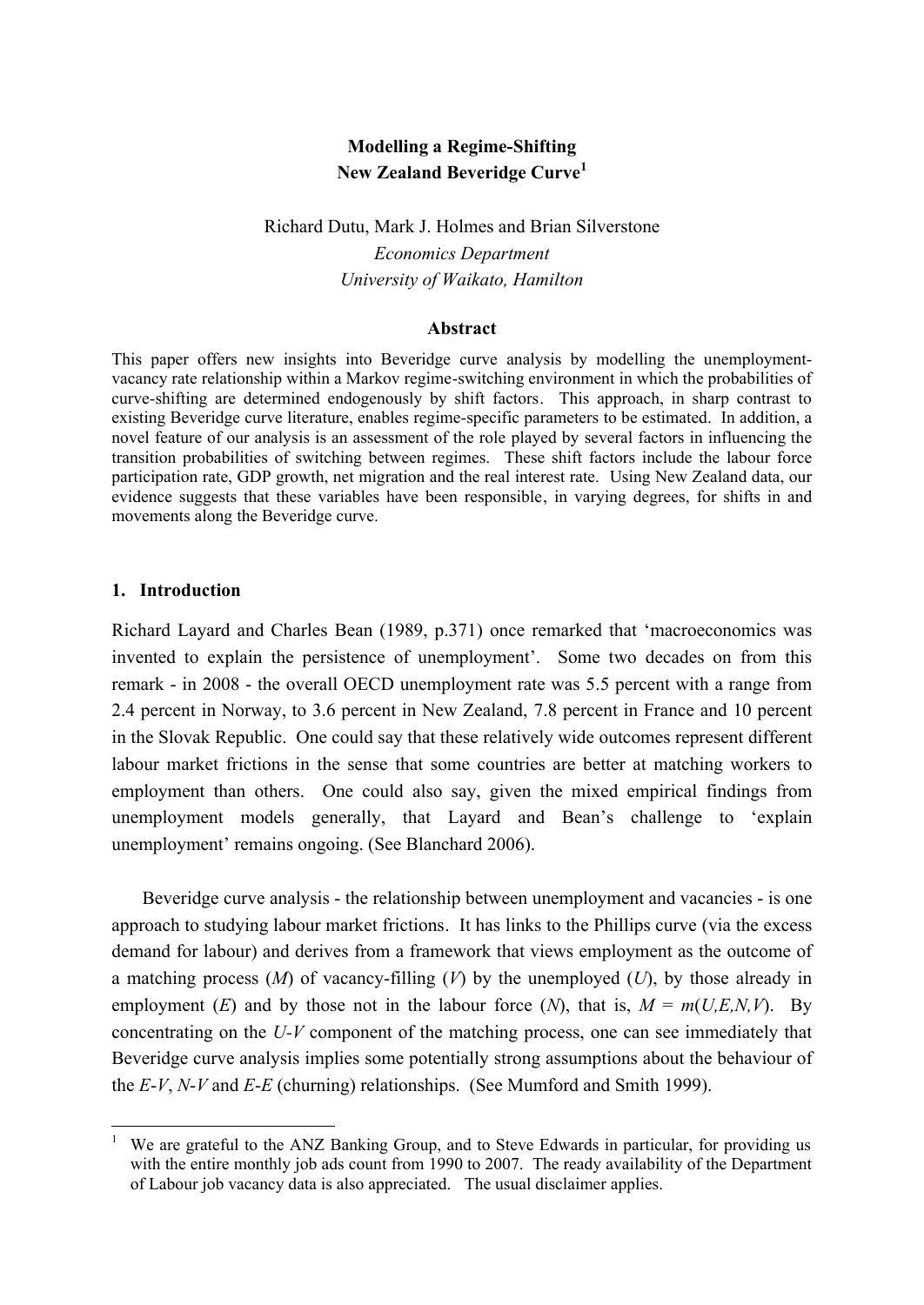Despite the misspecification that might arise from these assumptions, and others, there is, nevertheless, an extensive Beveridge curve literature providing useful insights into the employment-matching process. This literature includes the survey articles by Blanchard and Diamond (1989), Petrongolo and Pissarides (2001) and Nickell *et al.* (2003). Themes of particular interest in this literature include the nature, stability and elasticity of the *U*-*V* relationship and the associated issues of cyclical and structural influences and, if structural, the likely variables. The 'cyclical-structural' issue is of special importance given its potential policy implications. Petrongolo and Pissarides conclude that while there might be empirical support for a range of variables causing the Beveridge curve to shift (such as the participation rate, replacement ratio, real wages and unemployment duration), the microeconomic support for these shifts is tentative only. In addition, the meaning of constant returns to scale in the typical Cobb-Douglas specification and the role of job-to-job and out of the labour force searches are challenges for future work.

The New Zealand literature on the Beveridge curve is relatively modest. It includes Hicks and Chin (1984), Chapple, Harris and Silverstone (1996), Nickell *et al.* (2003), Silverstone (2004) and Razzak (2008). Australian contributions include de Francesco (1999), Webster (1999) and Groenewold (2003). For the period of the 'reform decade', 1985-1995, Chapple *et al.* (1996, p.153-154) found - somewhat surprisingly given the scale of change in New Zealand - no significant shifts in the Beveridge curve. On the other hand, Silverstone (2004) found that shift factors (such as the participation rate and regional growth differences) may have influenced the New Zealand Beveridge curve over the period 1990-2004. His contribution also included initial work on calculating a hiring rate and a matching function.

Razzak (2008, p.9), covering a similar period (1990-2006), found that New Zealand's matching function exhibited decreasing returns to scale rather than the constant returns to scale found in numerous other country studies. 'Decreasing returns to scale means that New Zealand's labour market needs to be more than double in size in order to double matching. The matching process in New Zealand has been costly'. Razzak also found some support for shift influences on the matching function including the share of young workers in the labour force, the share of skilled labour in total employment and the replacement ratio.

In Australian work, Groenewold (2003, p.80) found that a co-integration relationship existed between the unemployment and vacancy rates when four shift variables were added: the real wage, the replacement ratio, the proportion of long-term unemployed and the proportion of females in the labour force. He also found that structural changes were of greater importance than aggregate demand shocks in explaining the increase in the Australian unemployment rate over the two-decade period from around 1980.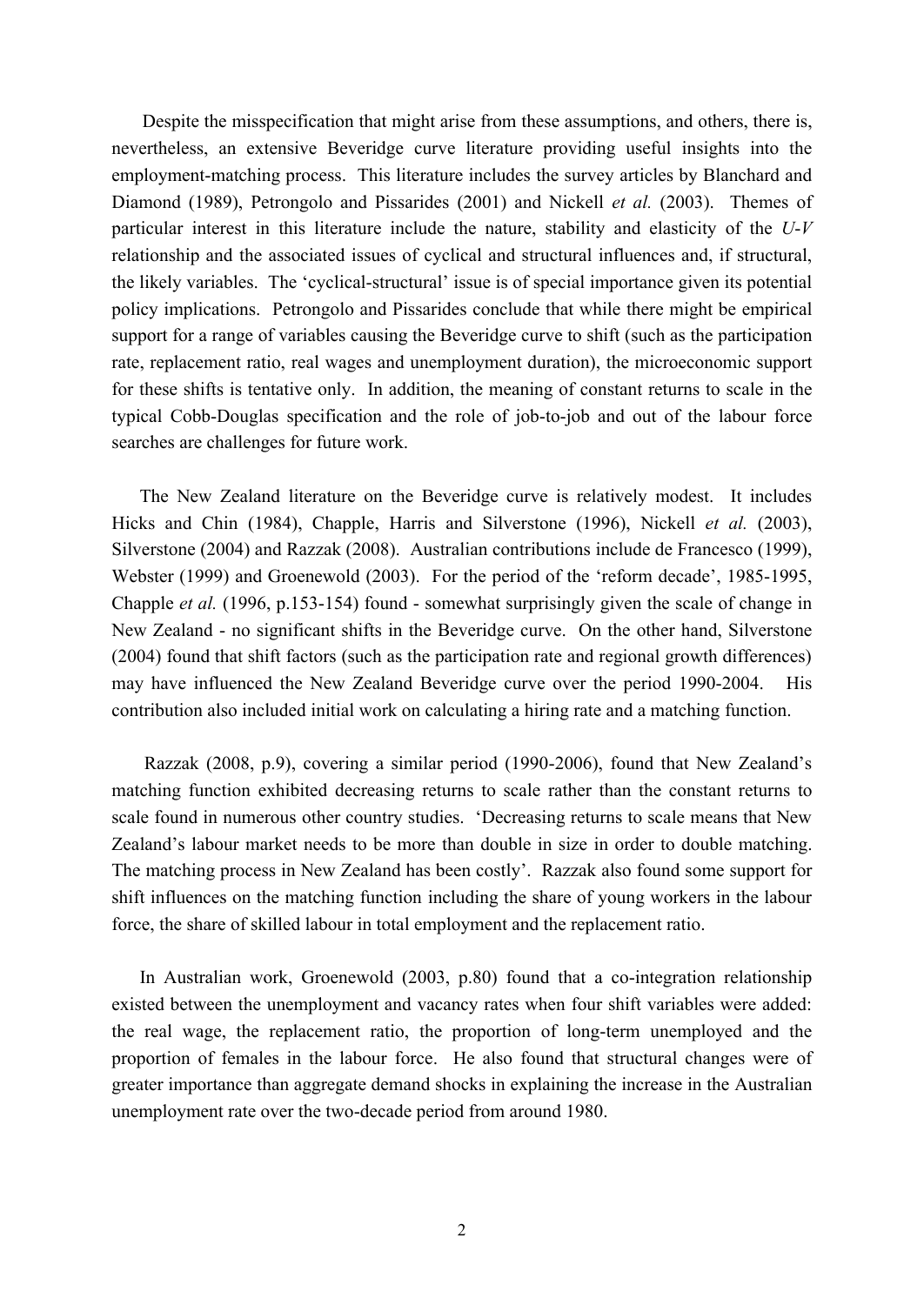As noted by Wall and Zoega (2002) and others, Beveridge curve shifts are difficult to detect non-arbitrarily. To isolate and explain them, we offer new insights into Beveridge curve shifting by modelling the unemployment-vacancy rate relationship within a Markov regime-switching environment in which the probabilities of shifting from one curve to another are determined endogenously by the selected shift factors. In this paper, we examine two sets of shift factors. First, we examine variables that unambiguously reflect the degree of job market mismatch, namely, the participation rate and net migration. These factors are expected to have an impact on the position of the Beveridge curve. Secondly, we study the impact of business cycle variables, such as GDP growth and the real interest rate, that are expected to move the economy along rather than shift the curve. Overall, our New Zealand work suggests that these variables have been responsible, in varying degrees, for shifts in and movements along the Beveridge curve.

In what follows, Section 2 is mainly an analysis of our vacancy data while Sections 3 and 4 cover our specification work and estimation results, respectively. Section 5 contains our conclusions.

## **2. Data Sources**

### **Vacancies**

The availability and quality of job vacancy data is a commonly discussed issue in most Beveridge curve studies. New Zealand is no exception. An official vacancy series began in 1955 and ended in 1980 while its successor ceased in 1997. In 1990, the ANZ Banking Group began a monthly count of job advertisements in New Zealand newspapers. The initial coverage of Auckland, Wellington and Christchurch was extended, in 1994, to four other areas (Waikato, Hawke's Bay, Manawatu and Otago). From 2000, the newspaper count was supplemented with a count of internet job advertisements from several major websites.

After some 17 years, the ANZ Bank discontinued their 'help-wanted' series in 2007. There were several reasons for this development. First, the series was a raw rather than individual job count: multiple jobs within one advertisement counted as one job, repeated ads within the same month were included and there was no separation of regional and national job ads within each newspaper. Secondly, from 2002, the Department of Labour (DOL) began publishing and classifying (into 1, 2 and 5-digit occupation groups) a monthly count of individual job advertisements in 25 newspapers. This new series, as Figure 1 shows, avoids the significant duplication arising from raw counting.

Thirdly, the ANZ bank found that 'duplicated job advertising counts from internet-based advertising made the series an unreliable economic indicator' (Steve Edwards, personal communication, 2008). The Department of Labour (2008, p.1) made the related point that in its opinion 'there has not been a fundamental change in employers' decisions to advertise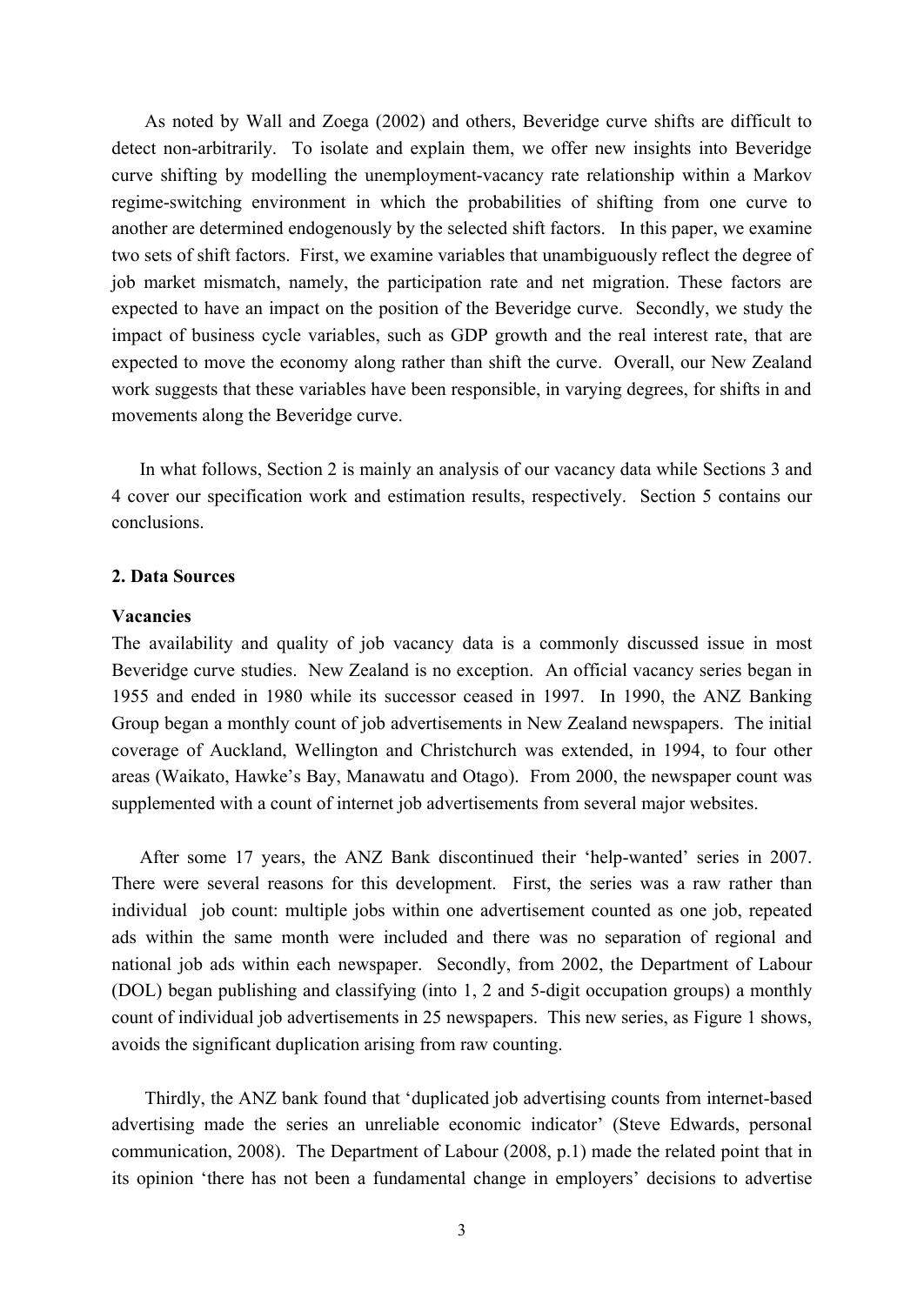vacancies in newspapers over the recent past'. As a result, the DOL confined its job vacancy measure mainly to newspaper advertisements, apart from information technology jobs. These two views may be contrasted with Silverstone (2004) who found, from several perspectives, that internet and newspaper job ads combined had a stronger relationship with unemployment, labour constraint and skill shortage indicators than newspaper advertisements alone, at least over the period 2000-2004. Clearly, there are issues to be resolved regarding the integration, or otherwise, of internet and newspaper job advertisements<sup>2</sup>.



**Figure 1. Job Advertisements in New Zealand 1994-2007** Monthly, Number

*Source:* ANZ Banking Group and Department of Labour.

While it is useful to now have some five years of monthly Department of Labour vacancy data (from 2002:11 to 2007:12), it would be even more helpful to have a longer series. After some experimentation, we found that the application of principal components to the ANZ newspaper series produced a relatively good proxy for the DOL newspaper series thereby allowing us to 'backdate-by-proxy' the DOL series a further eight years to 1994:06. The proxy series was constructed as follows:

First, all seven ANZ job ad series from 1994:06 to 2007:02 were included (namely, Auckland, Wellington, Christchurch, Waikato, Hawke's Bay, Manawatu and Otago). The internet series was excluded. We used the principal components default settings in EViews to form the series *anz* pc. The first principal component, comprising approximately an equal

 $\frac{1}{2}$ In May 2008, the Department of Labour announced it was no longer publishing the monthly Job Vacancy Monitoring (JVM) figures saying that the decision was based 'on concerns that the JVM figures, which were gathered from newspaper advertisements only, may no longer be a reliable representation of labour market change because of the growth of internet advertising. As soon as a new system is in place, the Department will resume publication of an advertised vacancies series'.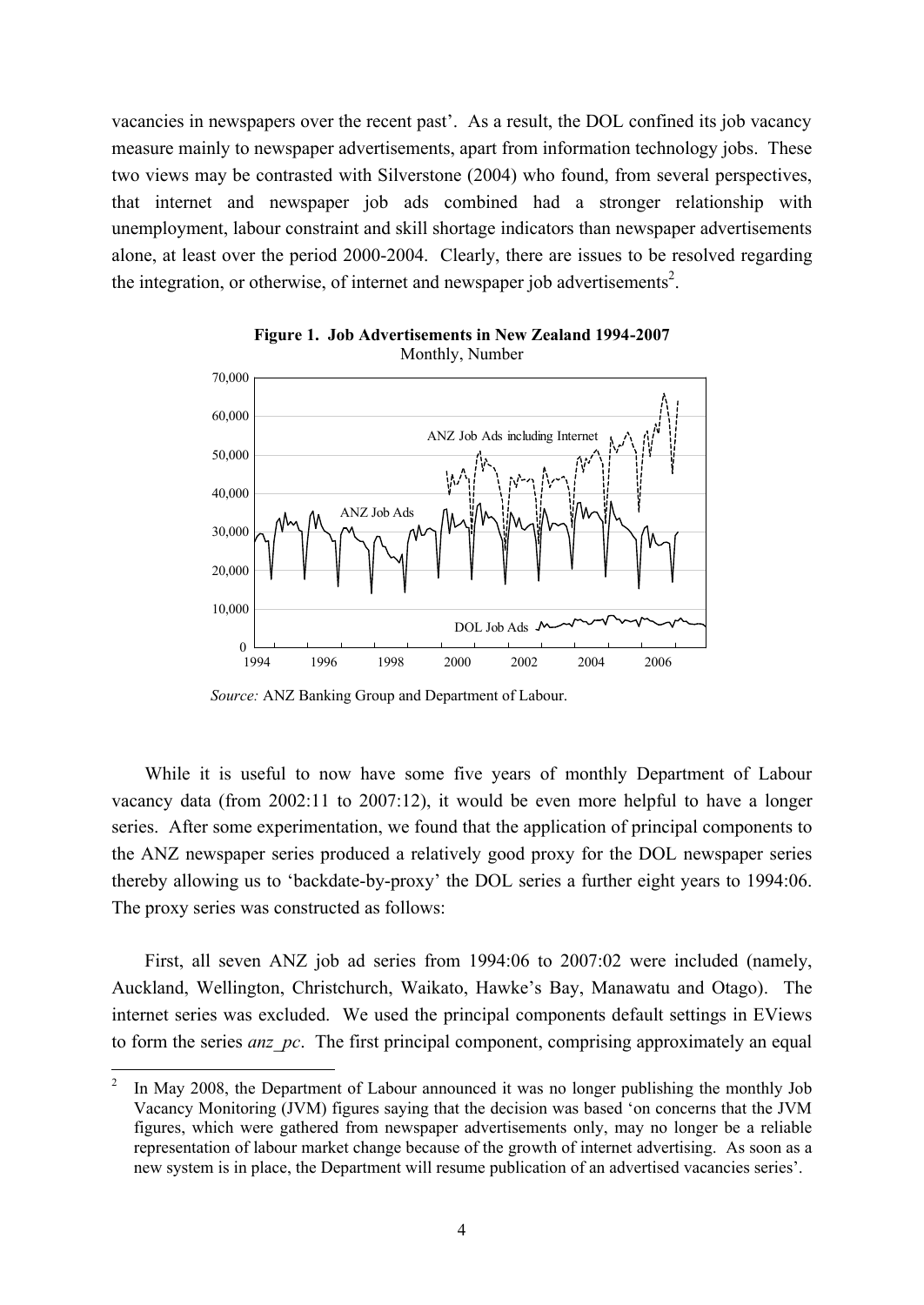linear combination of all but the Auckland and Canterbury series, accounted for two thirds of the total variance of the seven newspaper series. Two principal components accounted for almost 90 percent of the total variance. Secondly, we regressed the Department of Labour job vacancy series (*dol\_jv*) against *pc\_anz* and 11 monthly seasonal dummies over their common period 2002:11 to 2007:02. Finally, we 'backward forecast' from 2002:10 to 1994:06 to give our proxy *dol\_jv* series<sup>3</sup>. Figure 2 illustrates the outcome of our calculations.



**Figure 2. Actual and Proxy Department of Labour Job Vacancies 1994-2007** Monthly, Seasonally Adjusted, Number

*Source:* ANZ Banking Group and Department of Labour.

 $\overline{a}$ 

Table 1 provides summary statistics on the actual DOL series and the ANZ-based proxy series over their common period 2002:11 to 2007:02. The statistics include a very high correlation (0.92) and 'acceptable' differences between actual and proxy maximum and minimum values, standard deviations and related statistics. The mean absolute monthly error of 340 job ads corresponds to just four percent of average monthly DOL job vacancies.

<sup>3</sup> It is interesting to note, perhaps, that of the seven newspapers in the ANZ series, Otago and Manawatu have the highest correlations (at 0.81) with the DOL series over the common sample period 2002:11 - 2007:02. This is followed by Canterbury, Hawke's Bay and Wellington (at 0.66), Waikato (at 0.62) and Auckland a distant seventh (at 0.20).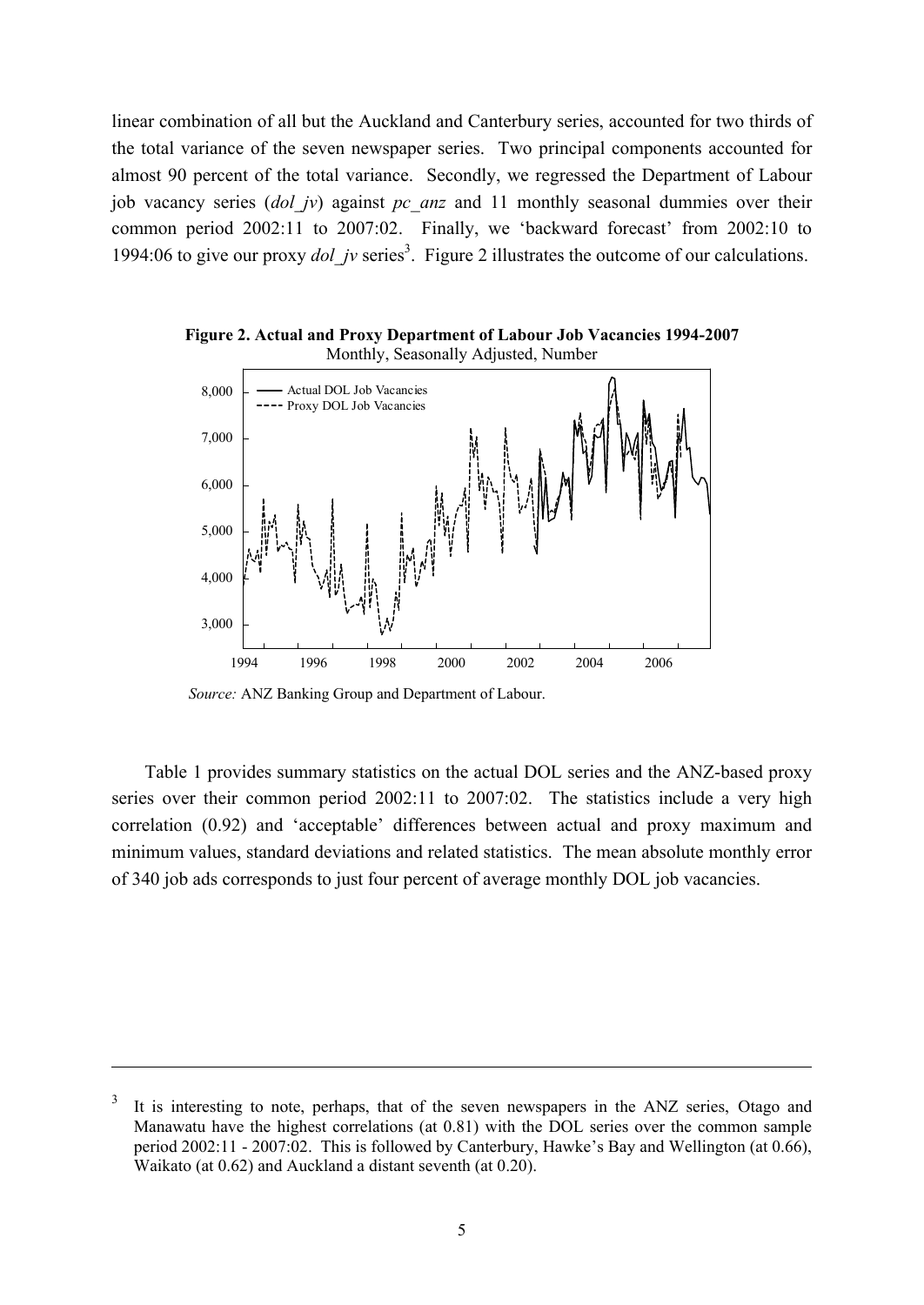|                                    | Actual | Proxy |
|------------------------------------|--------|-------|
| Median                             | 6673   | 6577  |
| Maximum                            | 8330   | 8073  |
| Minimum                            | 4530   | 4660  |
| <b>Standard Deviation</b>          | 883    | 813   |
| Jarque-Bera                        | 0.55   | 1.40  |
| Mean Absolute Error (actual-proxy) |        | 340   |
| Correlation                        |        | 0.92  |

**Table 1. Actual and Proxy Department of Labour Job Vacancy Series** Descriptive Statistics, Common Period 2002:11-2007:02, Number

## **Unemployment**

We used an ARIMA process in RATS to interpolate the official quarterly unemployment data to a monthly unemployment rate series. This process was chosen in preference to simple linear interpolation method that would only use information from adjacent quarters.

Figure 3 shows the number of seasonally-adjusted unemployed persons and vacancies between 1994 and 2007. The correlation is -0.91. The series is characterised overall by persistence and by counterclockwise looping around an OLS regression. The ratio of the number of vacancies to unemployed is, on average, 1:20 with a range from 1:10 to 1:45. The 1:20 ratio may be compared, for example, with around 1:3 for the United States 2002-2003 (Shimer 2005) and 1:7 for Australia. Given these comparisons, and the observation that the average quarterly gross flow from unemployment to employment alone over the 1994-2007 was around 25,000 persons, one clear implication of New Zealand's 1:20 ratio is that a relatively high number of vacancies are not advertised in newspapers.



**Figure 3. Number of Vacancies and Unemployed Persons 1994-2007**

Unemployed *Source:* ANZ Banking Group, Department of Labour and Statistics New Zealand.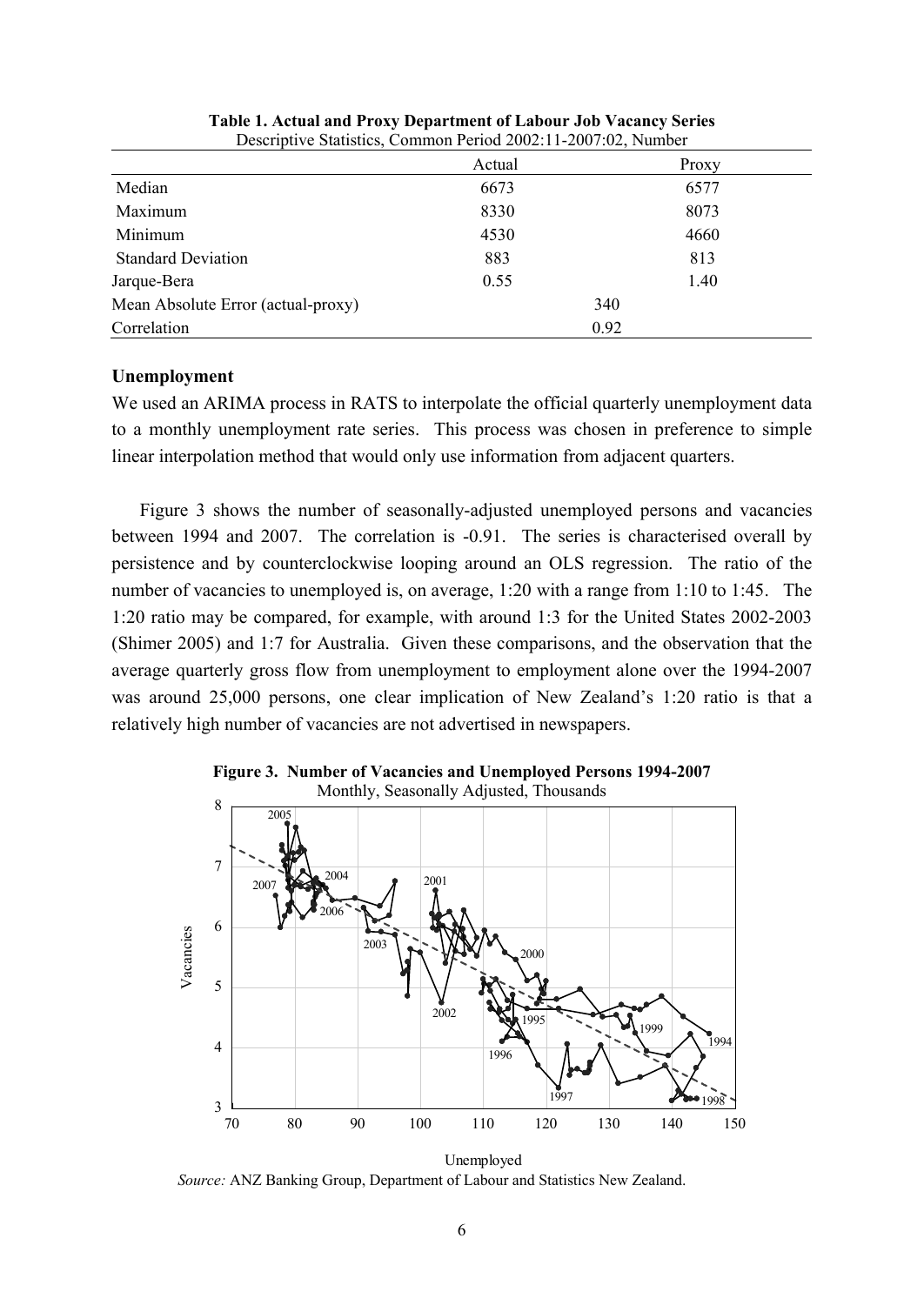### **3. Specification**

Labour market activity is typically decentralized, uncoordinated and costly. In this frictional environment, activity between firms and workers could be represented by a matching function. Parallel to the production function, the matching function assumes that the number of successful matches formed in the labour market is the output from a function where the inputs are the number of vacancies (*V*) posted by firms and the number of unemployed (*U*) workers looking for a job. Letting *M* represent the number of matches, this yields:

$$
M = Am(U, V) \qquad M_U, M_V > 0 \tag{1}
$$

where *m* is the matching function and *A* represents the efficiency with which inputs are converted into output. Behind the matching function is the idea that the greater the number of unemployed workers or posted vacancies the greater the number of matches. There is supporting evidence (for example, Petrongolo and Pissarides 2001) that matching can be represented by a Cobb-Douglas function with constant returns to scale to give:

$$
M = A U^{\dagger} V^{1-\dagger} \tag{2}
$$

In this flow approach to unemployment, the matching function represents the flow out of unemployment. The evolution of the mean level of unemployment is then given by the difference between the flow of workers who enter unemployment and the flow of workers who exit unemployment. In equilibrium, when the two flows are equal, mean unemployment is constant. Specifically, the number of separations (*S*) is equal to the number of new matches (*M*) formed given by the matching function so that *S=M*. Dividing both sides of this equality by the size of the workforce (*L*) gives

$$
\frac{M}{L} = \frac{S}{L} = A \left(\frac{U}{L}\right)^n \left(\frac{V}{L}\right)^{1-h}
$$
\n(3)

If this steady-state condition holds, then the equilibrium unemployment rate,  $u = U/L$ , can be expressed as a function of the equilibrium vacancy rate,  $v = V/L$ . Given the separation rate (*s*), equation 3 becomes:

$$
\ln(u) = a + b \ln(v) \tag{4}
$$

where  $a = \ln(s) - \ln(A)$  and  $b = (h-1)/h$ .

Equation 4 is the Beveridge curve. It is convex to the origin by the properties of the matching function and corresponds to the isoquant of the matching function such that the number of matches formed is just equal to the number of matches destroyed. Given the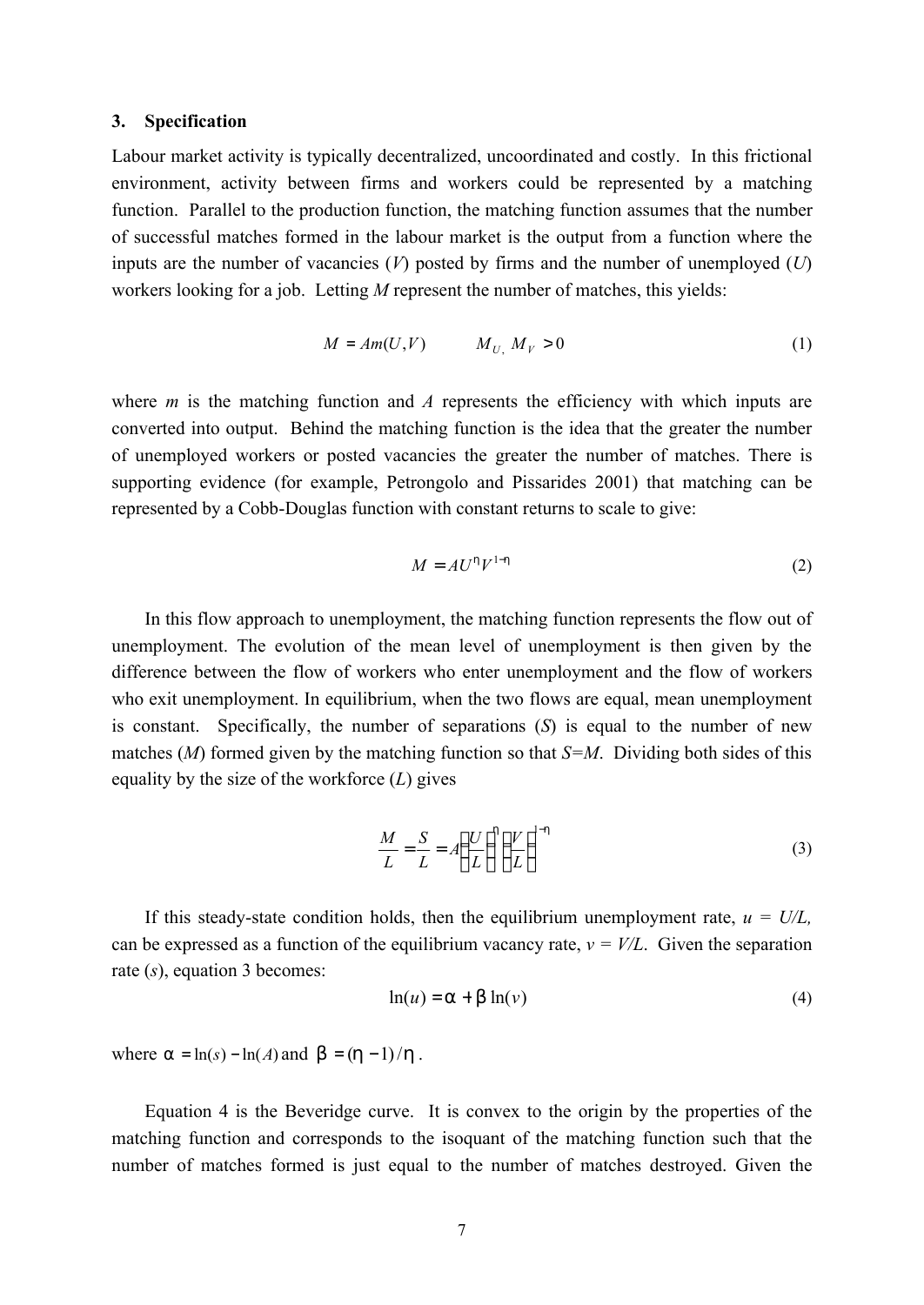separation rate, there exists a unique vacancy rate that keeps the unemployment rate constant. Over the business cycle, assuming the separation rate is unchanged, unemployment and vacancies are negatively related so that the economy moves along the curve. The equilibrium concept behind the Beveridge curve, then, is the equality between the flow in and the flow out of unemployment. It does not correspond to a particular equilibrium level of unemployment or vacancies.

An interesting issue is when the Beveridge curve shifts inwards and outwards. Such shifts have been documented in many countries (see, for example, Jackman *et al.* 1990, Bleakley and Fuhrer, 1997, Wall and Zoega 2002 and Groenewold 2003). From our basic theoretical framework, these shifts have two sources: a change in the separation rate (*s*) or a shift in the efficiency of the matching process (*A*)*.* Traditionally, the literature has focused on changes in *A* as separation rates tend to be constant. For instance, a stable rate of inflow (separation rate) and a falling rate of outflow (a falling *A*) can explain the increase in UK unemployment from the late 1970s to the mid-1990s (Wall and Zoega 2002). Outward shifts of the Beveridge curve are then associated with a deterioration in the matching process, and vice versa. What, then, causes deterioration or improvement in matching efficiency?

Changes in matching efficiency, *A*, reflect structural changes in the ability of the unemployed to be matched to vacancies as opposed to cyclical changes which move the unemployed and vacancies along the Beveridge curve. Mismatch is an empirical concept that measures the degree of heterogeneity in the labour market (Pissarides 2000). The list of variables believed to influence matching efficiency is extensive. This long list, as illustrated selectively in Table 2, means that the possibility of specification error is relatively high: might any random group of influences do as well as any other group?

| employment protection                           |  |
|-------------------------------------------------|--|
| unemployment duration                           |  |
| replacement rate                                |  |
| participation rates (including self-employment) |  |
| net migration                                   |  |
| benefit duration                                |  |
| active labour market policies                   |  |
| educational attainment                          |  |
| union density                                   |  |
| bargaining system                               |  |
| tax wedges                                      |  |
| owner-occupied housing ratio                    |  |
| regional mismatch                               |  |
|                                                 |  |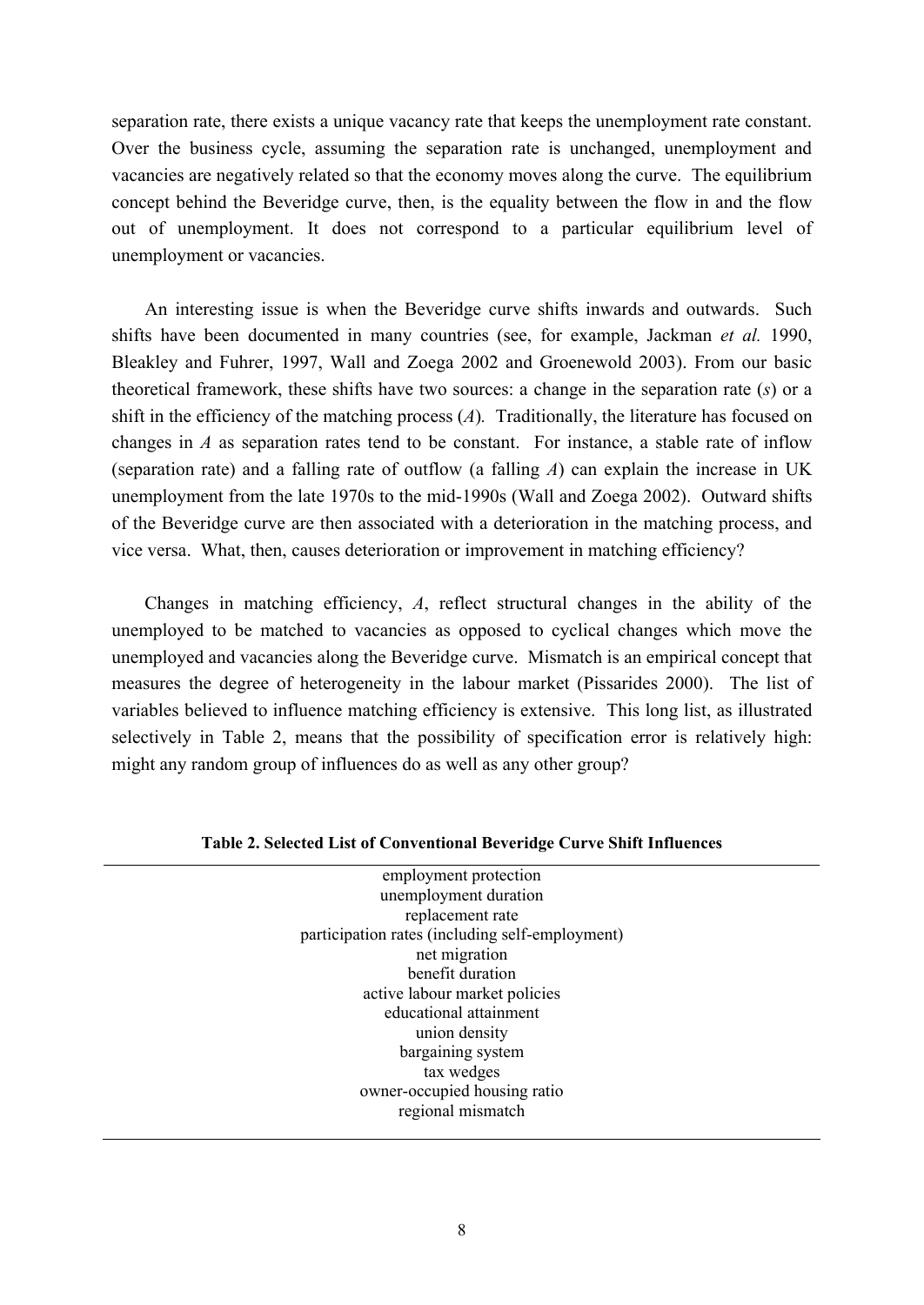In this paper we pursue the search for possible shift factors and offer new insights on the methodology to isolate and explain these shifts. As mentioned in our introduction, shifts in the Beveridge curve are difficult to detect non-arbitrarily. Some rely on simple visual inspection, others on quadratic time trends (Layard, Nickell and Jackman 1991 and Blanchard and Diamond 1989). Albæk and Hansen (2004) examine whether the hiring function has moved at the same time as the Beveridge curve, in which case the shift in the Beveridge curve can be attributed confidently to a change in mismatch rather than separation.

In our paper, we use the Markov-switching approach in which the probabilities of shifting from one curve to another are determined endogenously by the value of selected shift factors.

We examine two sets of shifts factors. First we examine two variables that unambiguously reflect the degree of job market mismatch, namely, the participation rate and net migration. We think of net migration as a measure of international participation in the New Zealand labour market, by contrast to the more traditional (domestic) participation rate. We expect increases in the domestic participation rate to be associated with inward shifts of the Beveridge curve as it is more likely people with qualifications will find the offered wage higher than their reservation wage. Regarding the international participation rate, the outcome depends on whether the average qualification of workers entering the country is greater or smaller than those leaving the country. One advantage of our framework is that it enables us to determine which effect dominates: the increase in qualification due to immigration or the fall in qualification due to migration. In New Zealand's case, we find that positive net migration is associated with an outward shift of the Beveridge Curve, suggesting increased mismatch.

Some argue that the Beveridge curve may shift over the business cycle (Bowden 1980, Baker, Hogan and Ragan 1996, Coles and Smith 1998). We therefore include two business cycle variables - real GDP growth and the real interest rate - to see whether they too can explain shifts in the Beveridge curve. That the real interest rate can shift the Beveridge curve is supported by Phelps (1994) and Blanchard and Wolfers (2000) who attribute a significant impact of the real interest rate on long-term unemployment. It is also supported by the hysteresis effect caused by long spells of unemployment: even though a higher real interest rate first moves the economy down its Beveridge curve (firms' discounted profits are smaller so they offer fewer vacancies), higher unemployment translates into fewer employable workers next period and hence a possible outward shift of the Beveridge curve (Wall and Zoega 2002). This hysteresis effect can be attributed to the deterioration of human capital of the long-term unemployed, or the reluctance by firms to hire them.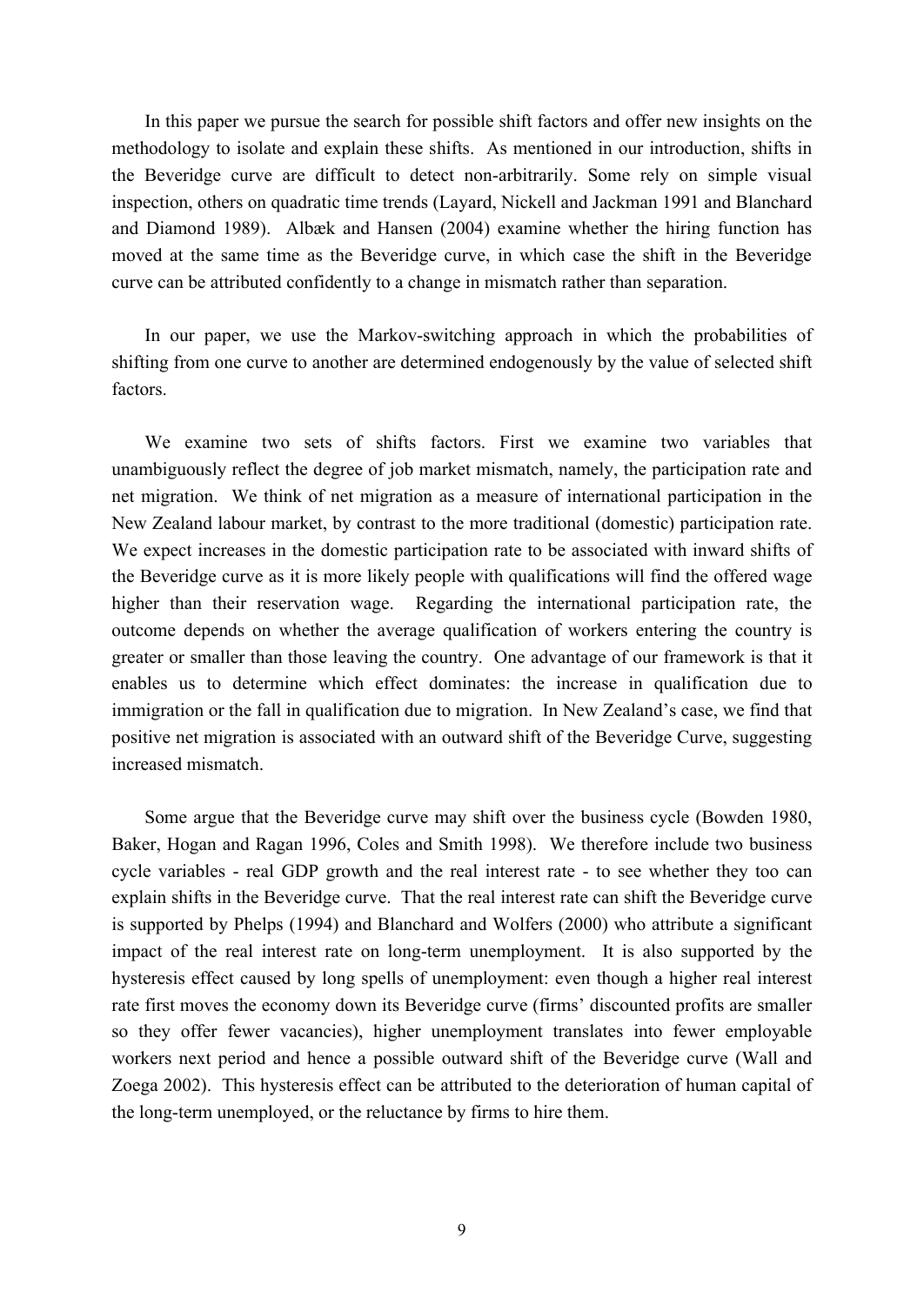## **4. Estimation**

This section explores the possibility that an analysis of the Beveridge curve within a singleregime context is too restrictive. Suppose we initially model the Beveridge curve in a singleregime context such that

$$
\ln u_t = a + b \ln v_t + \ln \Omega_t + \sum_{i=1}^{l} g_i \ln u_{t-i} + e_t
$$
 (5)

where *Ω* denotes other variables influencing *u* (such as the real interest rate, participation rate income growth and net migration in the context of this study) and  $e_t \sim i.i.d.N(0, s_e^2)$ . The dynamic behavior of *u*, however, might be subject to regime shifts. If so, it is possible to improve on econometric approaches that make no allowance for such shifts. Suppose a discrete random variable  $S_t$  takes two possible values  $[S_t = (0,1)]$  and serves as an indicator for the state of the labour market at time *t*. The expected component of *ut*, conditional on the value of  $S_t$ , is given by equation 6,

$$
E(\ln u_t | S_t) = [(1 - S_t)a_0 + S_t a_1] + b \ln v_t + \ln \Omega_t + \sum_{i=1}^{l} g_i \ln u_{t-i} + e_t
$$
 (6)

where the unobserved indicator variable  $S_t$ , evolves according to the first-order Markovswitching process described in Hamilton (1989),

$$
P[S_t = 0 | S_{t-1} = 0] = p = \Phi(\mathbf{d}_0)
$$
  
\n
$$
P[S_t = 1 | S_{t-1} = 0] = 1 - p
$$
  
\n
$$
P[S_t = 1 | S_{t-1} = 1] = q = \Phi(\mathbf{d}_1)
$$
  
\n
$$
P[S_t = 0 | S_{t-1} = 1] = 1 - q
$$
\n(7)

The fixed transition probabilities of being in Regime 0 or 1 are *p* and *q*, respectively, with  $0 \leq p$ ,  $q \leq 1$  and  $\Phi$ () the cumulative normal distribution function ensuring that the transition probabilities lie in the open interval (0,1). The model defined by equations 6 and 7 can be denoted as Markov-switching Model I. Since *β* is not regime-varying, this model only allows for shifts in the Beveridge curve intercept between  $\alpha_0$  and  $\alpha_1$ .

Model I features transition probabilities that are fixed. In this study, we are also interested in the extent to which the variables represented by  $\Omega$  are responsible for pushing the economy into Regime 0 or Regime 1. We can, therefore, extend the fixed two-state Markov-switching chain to allow for the possibility of time-varying transition probabilities. This enables us to specify:

$$
P[S_t = 0 | S_{t-1} = 0, \Omega_{t-1}, \Omega_{t-2}, \Lambda] = p_t = \Phi\left(d_0 + \sum_{i=0}^{m} J_i \Omega_{t-i}\right)
$$
  

$$
P[S_t = 1 | S_{t-1} = 1, \Omega_{t-1}, \Omega_{t-2}, \Lambda] = q_t = \Phi\left(d_1 + \sum_{i=0}^{n} k_i \Omega_{t-i}\right)
$$
 (8)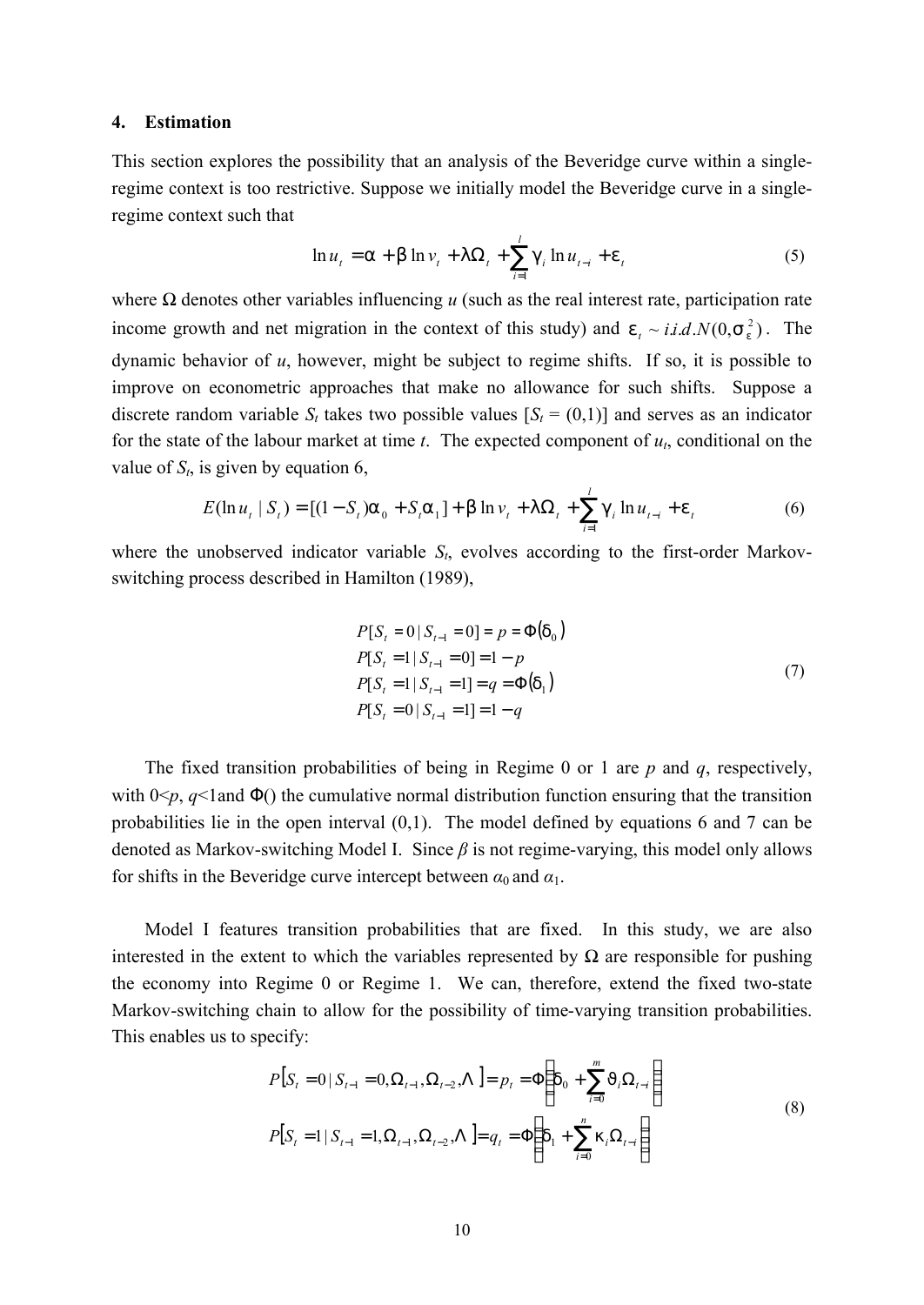This specification gives rise to Markov-switching Model II. In this model, a change in *Ω* can influence  $u$  through two channels in  $u$ - $v$  space. First, there is a mean equation effect in terms of a movement along a given Beveridge curve. Secondly, there is the possibility of a shift in the Beveridge curve through the impact of  $Ω$  on the transition probabilities.

Tables 3a and 3b report results based on the OLS and Markov-switching models, respectively. Having started with a maximum of six lags, the inclusion of two lags on *u* together with contemporaneous  $\Omega_t$  (in equations 6 and 8) was found to be acceptable using various model selection procedures. For each of the three variables represented by *Ω*, the log likelihood values associated with both the OLS estimate and Markov-switching Model II are also reported. In each case, the application of the LR-test proposed by Davies (1987) leads to the rejection of the single-regime OLS model in favour of Markov-switching Model II.

If we initially focus on the estimates that incorporate the participation rate (characterised by the largest log likelihood value), our results indicate the presence of a regime-invariant Beveridge curve slope of  $\beta$  = -0.040 giving a long-run elasticity of  $\beta$ <sup>L</sup> = -0.559. This estimate can be compared with the Australian study by Groenewold (2003) who obtained long-run Beveridge curve elasticities between -0.35 and -0.64 once shift factors were taken into account. We find evidence of a shifting Beveridge curve characterised by the intercepts  $\alpha_0$  = 1.467 in Regime 0 and  $\alpha_1 = 1.447$  in Regime 1. The null  $\alpha_0 = \alpha_1$  is rejected at the one percent significance level with  $c^2(1) = 128.9$ . We therefore regard Regime 0 as being characterised by a larger intercept and an 'outer' Beveridge curve and Regime 1 as an 'inner' Beveridge curve.

While  $\vert$  <0 suggests a direct negative relationship between the participation rate and *u* in the mean equation, we find that the participation rate influences significantly the transition probabilities of switching between regimes. This is confirmed with  $J_0 < 0$  which indicates that an increase (decrease) in the participation rate leads to a reduced (increased) probability of remaining in Regime 0. In a similar vein,  $k_0 > 0$  indicates that an increase (decrease) in the participation rate leads to an increased (reduced) probability of remaining in Regime 1. Since  $\alpha_0 > \alpha_1$ , this evidence is consistent with an inward shift in the Beveridge curve in response to a rise in the female participation rate in particular. This increased participation may be due to more females receiving a wage higher than their reservation wage and to relative opportunities. Given the low average wage in New Zealand, it may be easier for women with a degree to obtain a wage that is higher than their reservation wage.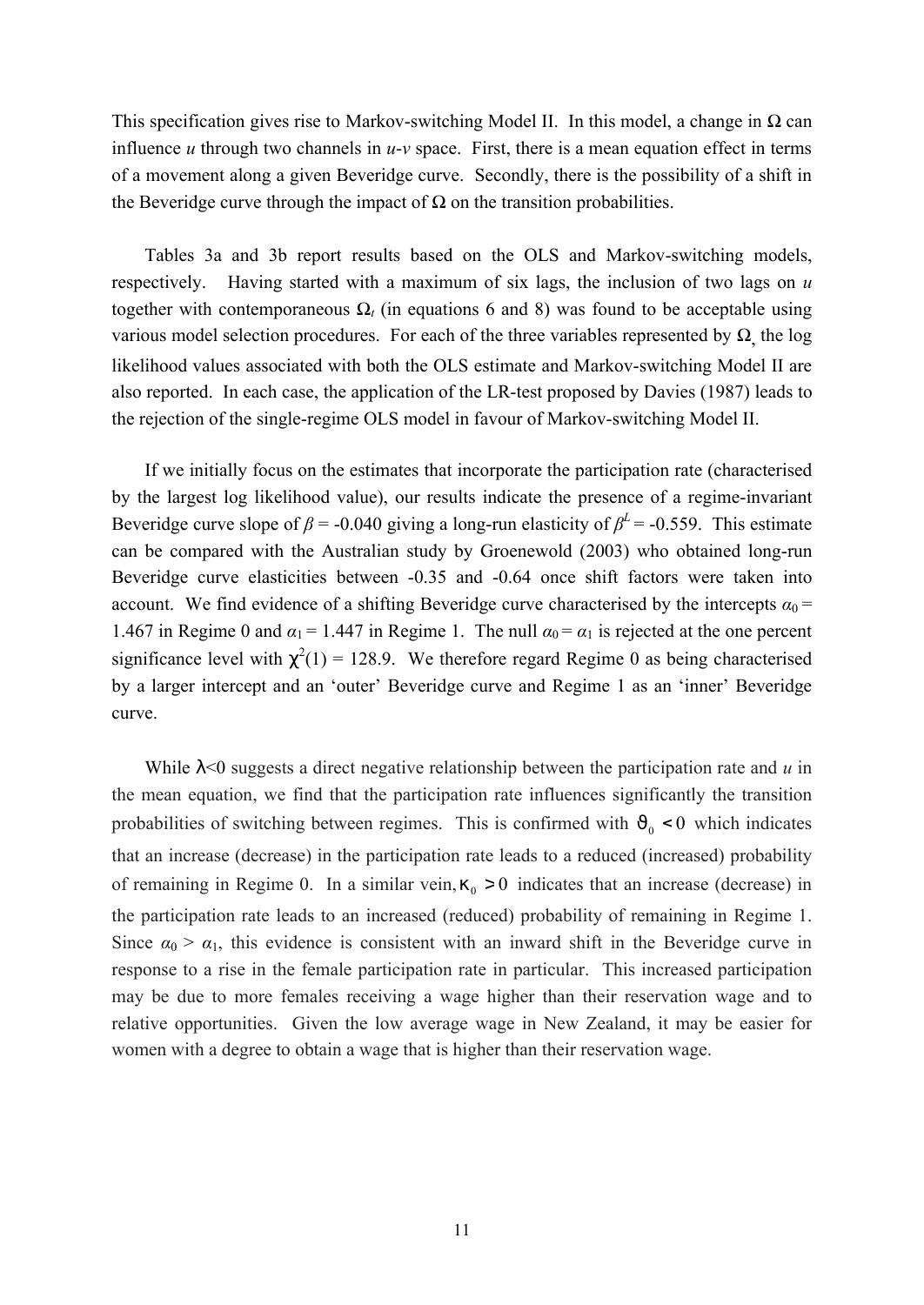Figure 4a presents the inferred probability of being in Regime 0 in any month while Figure 4b plots the inferred probabilities of switching from Regime 0 to Regime 1 (1-*p*) superimposed against the log of the participation rate. It is the more recent years that have been associated with a shifting Beveridge curve. This is marked by a sharp fall in the probability of being in Regime 0 (with an 'outer' Beveridge curve). This is accompanied by a sharp increase in the probability of shifting to Regime 1 that tracks an increase in labour force participation.

| <b>Table 3a. Ordinary Least Squares Results</b> |                      |                                                                                                                |                |                 |  |  |
|-------------------------------------------------|----------------------|----------------------------------------------------------------------------------------------------------------|----------------|-----------------|--|--|
|                                                 | <b>OLS</b>           | OLS.                                                                                                           | <b>OLS</b>     | <b>OLS</b>      |  |  |
|                                                 | (real interest rate) | (participation rate)                                                                                           | (cyclical GDP) | (net migration) |  |  |
| a                                               | 0.003                | $1.487**$                                                                                                      | $-0.000$       | $-0.055$        |  |  |
| b                                               | $-0.017*$            | $-0.027***$                                                                                                    | $-0.015*$      | $-0.019**$      |  |  |
|                                                 | 0.001                | $-0.348**$                                                                                                     | $-0.008**$     | 0.000           |  |  |
| 9 <sub>1</sub>                                  | $1.649***$           | $1.660***$                                                                                                     | $1.657***$     | $1.659***$      |  |  |
| $9_{2}$                                         | $-0.667***$          | $-0.700***$                                                                                                    | $0.668***$     | $-0.674***$     |  |  |
| LL                                              | 424.799              | 496.819                                                                                                        | 476.527        | 494.507         |  |  |
|                                                 |                      | <i>Notes:</i> Estimates are for the single-regime model described by equation 5. The superscripts *** ** and * |                |                 |  |  |

*Notes:* Estimates are for the single-regime model described by equation 5. The superscripts \*\*\*, \*\* and \* denote rejection of the zero null at the 1, 5 and 10 percent significance levels respectively.

| <b>Table 3b. Markov-Switching Results</b> |                      |                      |                |                 |  |  |  |
|-------------------------------------------|----------------------|----------------------|----------------|-----------------|--|--|--|
|                                           | MS Model II          | MS Model II          | MS Model II    | MS Model II     |  |  |  |
|                                           | (real interest rate) | (participation rate) | (cyclical GDP) | (net migration) |  |  |  |
| $a_{\scriptscriptstyle 0}$                | $-0.021***$          | $1.467***$           | $-0.003***$    | $-0.009***$     |  |  |  |
| $a_1$                                     | $0.006***$           | 1.447***             | $0.013***$     | $0.007***$      |  |  |  |
| $\mathsf b$                               | $-0.017***$          | $-0.040***$          | $-0.024***$    | $-0.035***$     |  |  |  |
|                                           | $0.001***$           | $-0.333***$          | $-0.015***$    | $-0.000$        |  |  |  |
| 9 <sub>1</sub>                            | $1.643***$           | $1.511***$           | $1.551***$     | $1.554***$      |  |  |  |
| 9 <sub>2</sub>                            | $-0.662***$          | $-0.583***$          | $-0.571***$    | $-0.583***$     |  |  |  |
| S                                         | $0.0001***$          | $0.0001$ ***         | $0.0001$ ***   | $0.0001$ ***    |  |  |  |
| $d_0$                                     | $-0.019$             | 355.312***           | $1.120***$     | 1.307***        |  |  |  |
| d <sub>1</sub>                            | 2.358***             | $-235.482***$        | 0.235          | $1.563***$      |  |  |  |
| $J_{0}$                                   | $-0.029$             | $-84.044***$         | $-0.050$       | $-0.003*$       |  |  |  |
| $k_{0}$                                   | 0.424                | 56.415***            | 2.828***       | $-0.000$        |  |  |  |
| $\beta^L$                                 | $-0.899$             | $-0.559$             | $-1.160$       | $-1.184$        |  |  |  |
| Null                                      | 35.877               | 128.933              | 76.475         | 68.712          |  |  |  |
| LL                                        | 432.851              | 510.363              | 486.330        | 505.403         |  |  |  |

*Notes:* Estimates are for the regime-switching model described by equations 6 and 8. The superscripts \*\*\*, \*\* and \* denote rejection of the zero null at the 1, 5 and 10 percent significance levels respectively.  $\beta^{\perp}$  denotes the long-run Beveridge curve elasticity and is measured by  $\beta/(1 - \gamma_1 - \gamma_2)$ . Null refers to the null hypothesis  $a_0 = a_1$ .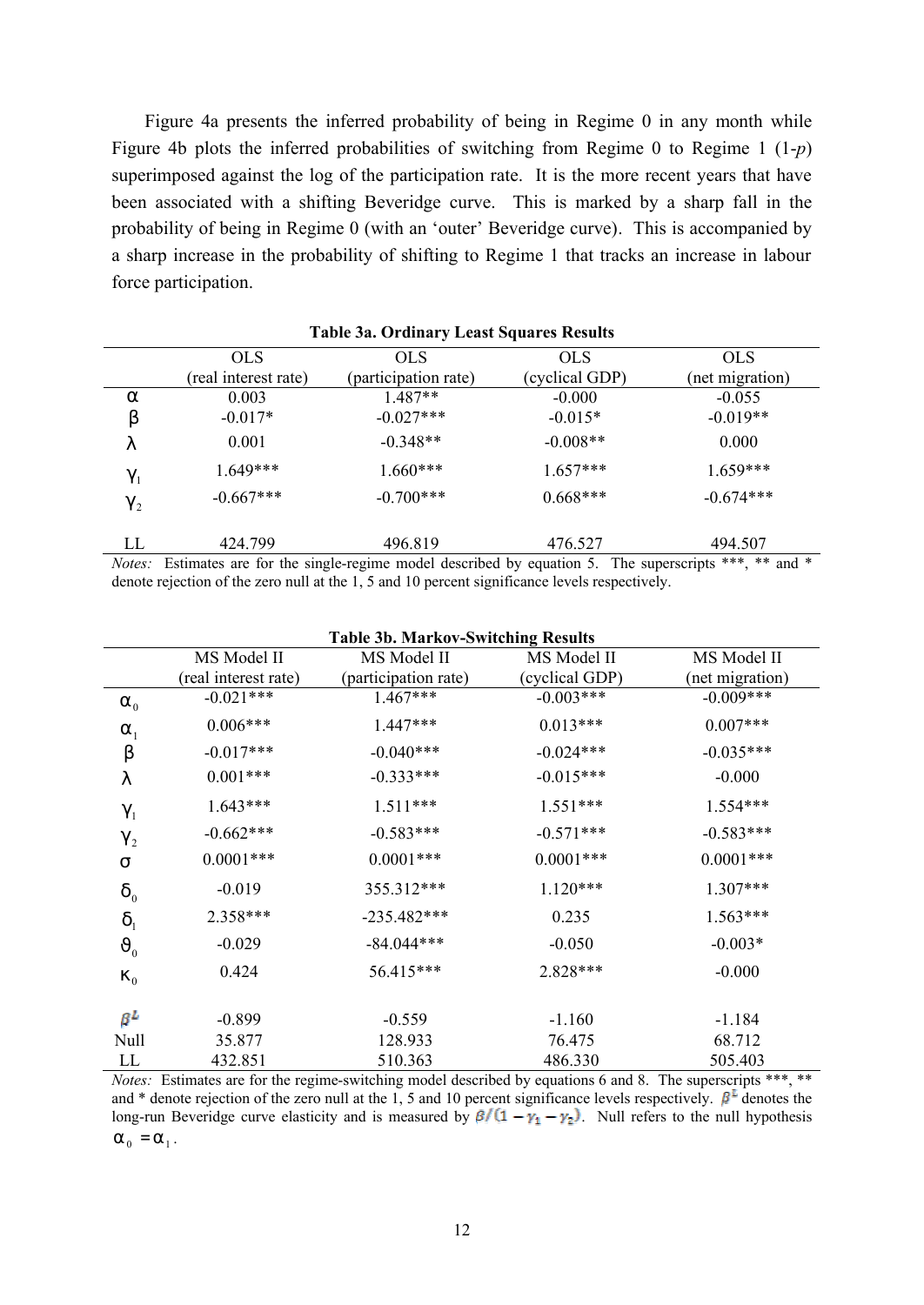

**Figure 4b. Probability of Switching to Regime 1 and Participation Rate**



We also provide estimates based on the inclusion of the three alternative drivers of Beveridge curve shifts. In each case, we find that  $\alpha_0 < \alpha_1$  suggesting that Regime 0 is now characterized by the 'inner' Beveridge curve. In the case where *Ω* represents GDP growth,  $k_0 > 0$  suggests an increase (decrease) in GDP growth is associated with an increase (a reduction) in the probability of remaining in Regime 1. This evidence is consistent with the Beveridge curve shifting outwards (inwards) as a result of an increase (a decrease) in GDP growth. This is accompanied by *l*<0 which suggests a direct negative relationship between the GDP growth and *u* in the mean equation. While a fall in *u* might normally be expected from an increase in growth, we find there is also a decrease in matching. Where *Ω* represents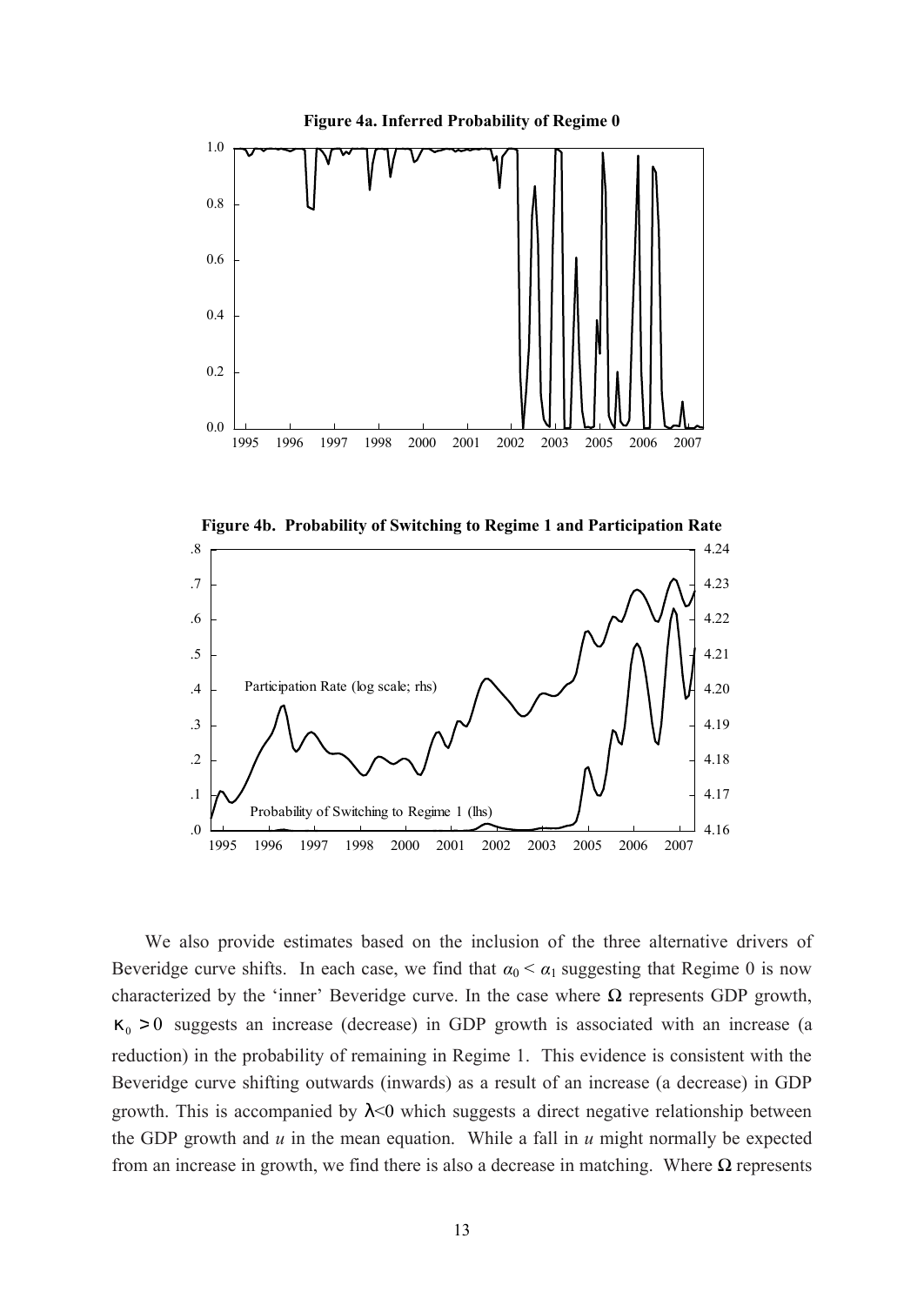net migration, we are able marginally to reject the null  $J_0 = 0$  at the 10% significance level. One would expect immigration policy to be based on attracting suitably qualified people to join the domestic labour force. However, our finding suggests that an increase in net migration may actually be associated with an outward shift in the Beveridge curve and a reduction in matching. Finally, in the case where  $Ω$  represents the real interest rate, we find  $J_0$ ,  $k_0 = 0$  which indicates that changes in the interest rate have no impact in terms of Beveridge curve shifts.

## **5. Conclusions**

Beveridge curve analysis provides useful insights into labour market behaviour. In this study of New Zealand data using a Markov-switching model, we are able confirm the presence of a regime-switching Beveridge curve. We find evidence that increases (decreases) in the participation rate are associated with an inward (outward) shift in the Beveridge curve and therefore an improvement (worsening) in matching. We also find that GDP growth and net migration may also lead to a shifting Beveridge curve. While a rise in the real rate of interest may lead to a rise in the unemployment rate, there is no evidence that the Beveridge curve will shift. Clearly, there are reservations with our investigation: the usage of interpolated data, problems with the measurement of vacancies and the selection of appropriate shift influences including their microfoundations. While addressing these issues constitute an avenue for future research, other directions include an examination of alternative shift factors based on the characteristics of the labour force and the business cycle.

## **References**

- Albæk, Karsten and Henrik Hansen (2004) 'The Rise in Danish Unemployment: Reallocation or Mismatch?' *Oxford Bulletin of Economics and Statistics* 66(4) September, pp.515-536.
- Baker, Simon, Seamus Hogan and Christopher Ragan (1996) 'Is there Compelling Evidence against Increasing Returns to Matching in the Labour Market' *Canadian Journal of Economics* 29(4) November, pp.976-993.
- Blanchard, Olivier J. (2006) 'European Unemployment: The Evolution of Facts and Ideas' *Economic Policy* 21(45) January, pp.5-59.
- Blanchard, Olivier J. and Peter Diamond (1989) 'The Beveridge Curve' *Brookings Papers on Economic Activity* (1) pp.1-76.
- Blanchard, Olivier J. and Justin Wolfers (2000) 'The Role of Shocks and Institutions in the Rise of European Unemployment: The Aggregate Evidence' *Economic Journal* 110(462) March, pp.1-33.
- Bleakley, Hoyt and Jeffrey C. Fuhrer (1997) 'Shifts in the Beveridge Curve, Job Matching, and Labor Market Dynamics' *New England Economic Review* September/October, pp.3-19.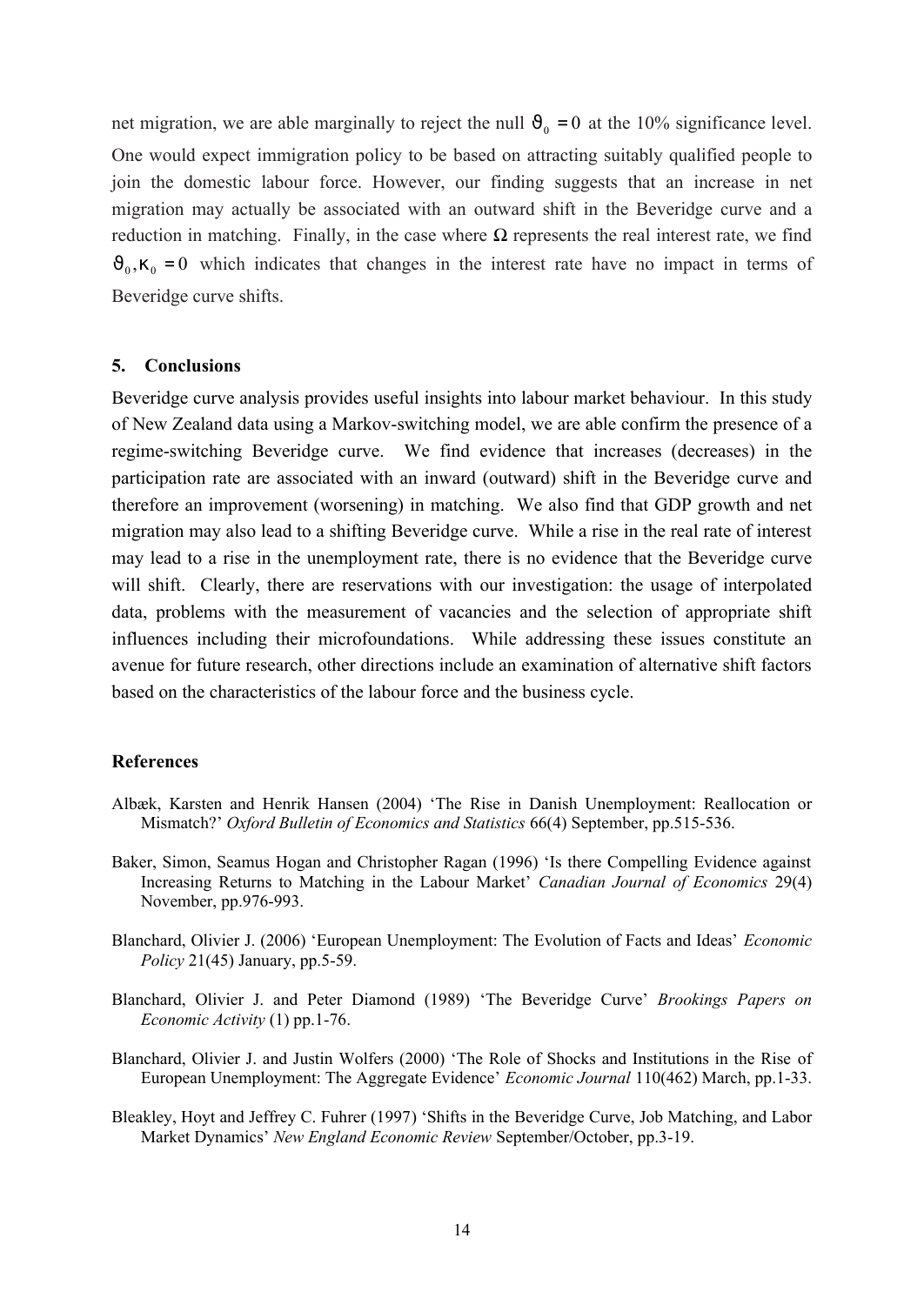- Bowden, Roger J. (1980) 'On the Existence and Secular Stability of *u-v* Loci' *Economica* 47(185) February, pp.35-50.
- Burdett, Kenneth, Shouyong Shi and Randall Wright (2001) 'Pricing and Matching with Frictions' *Journal of Political Economy* 109(5) October, pp.1060-1085.
- Chapple, Simon, Richard Harris and Brian Silverstone (1996) 'Unemployment' in B. Silverstone, A. Bollard and R. Lattimore (eds) *A Study of Economic Reform: The Case of New Zealand,* Amsterdam: Elsevier, pp.139-171.
- Coles, Melvyn G. and Eric Smith (1998) 'Marketplaces and Matching' *International Economic Review* 39(1) February, pp.239-254.
- Davies, Robert B. (1987) 'Tests for Hurst Effect' *Biometrika* 74(1) March, pp.95-101.
- de Francesco, Anthony J. (1999) 'The Relationship between Unemployment and Vacancies in Australia' *Applied Economics* 31(5) July, pp.641-52.
- Department of Labour (2008) 'JVMP Reports: Frequently Asked Questions' Wellington: Department of Labour [www.dol.govt.nz/publications/jvm/job-ad-faq.asp].
- Groenewold, Nicolaas (2003) 'Long-Run Shifts of the Beveridge Curve and the Frictional Unemployment Rate in Australia' *Australian Journal of Labour Economics* 6(1) March, pp.65-82.
- Hamilton, John D. (1989) 'A New Approach to the Economic Analysis of Nonstationary Time Series and the Business Cycle' *Econometrica* 57(2) March, pp.357-384.
- Hicks, John and Fong Mee Chin (1984) 'The Relationship between Unemployment and Vacancies in New Zealand' *Massey Economic Papers* B8405, March.
- Jackman, Richard, Christopher Pissarides and Savvas Savouri (1990) 'Labour Market Policies and Unemployment in the OECD' *Economic Policy* 5(11) October, pp.449-490.
- Lagos, Ricardo (2000) 'An Alternative Approach to Search Frictions' *Journal of Political Economy* 108(5) October, pp.851-873.
- Layard, Richard and Charles Bean (1989) 'Why Does Unemployment Persist?' *Scandinavian Journal of Economics* 91(2) June, pp.371-396.
- Layard, Richard, Stephen Nickell and Richard Jackman (1991) *Unemployment, Macroeconomic Performance and the Labour Market*, Oxford: Oxford University Press.
- Mumford, Karen and Peter N. Smith (1999) 'The Hiring Function Reconsidered: On Closing the Circle' *Oxford Bulletin of Economics and Statistics* 61(3) August, pp.343-364.
- Nickell, Stephen, Luca Nunziata, Wolgan Ochel and Glenda Quintini (2003) 'The Beveridge Curve, Unemployment and Wages in the OECD from the 1960s to the 1990s' in P. Aghion *et al.* (eds) *Knowledge, Information and Expectations in Modern Macroeconomics*, New Jersey: Princeton University Press.
- Petrongolo, Barbara and Christopher A. Pissarides (2001) 'Looking into the Black Box: A Survey of the Matching Function' *Journal of Economic Literature* 39(2) June, pp.390-431.